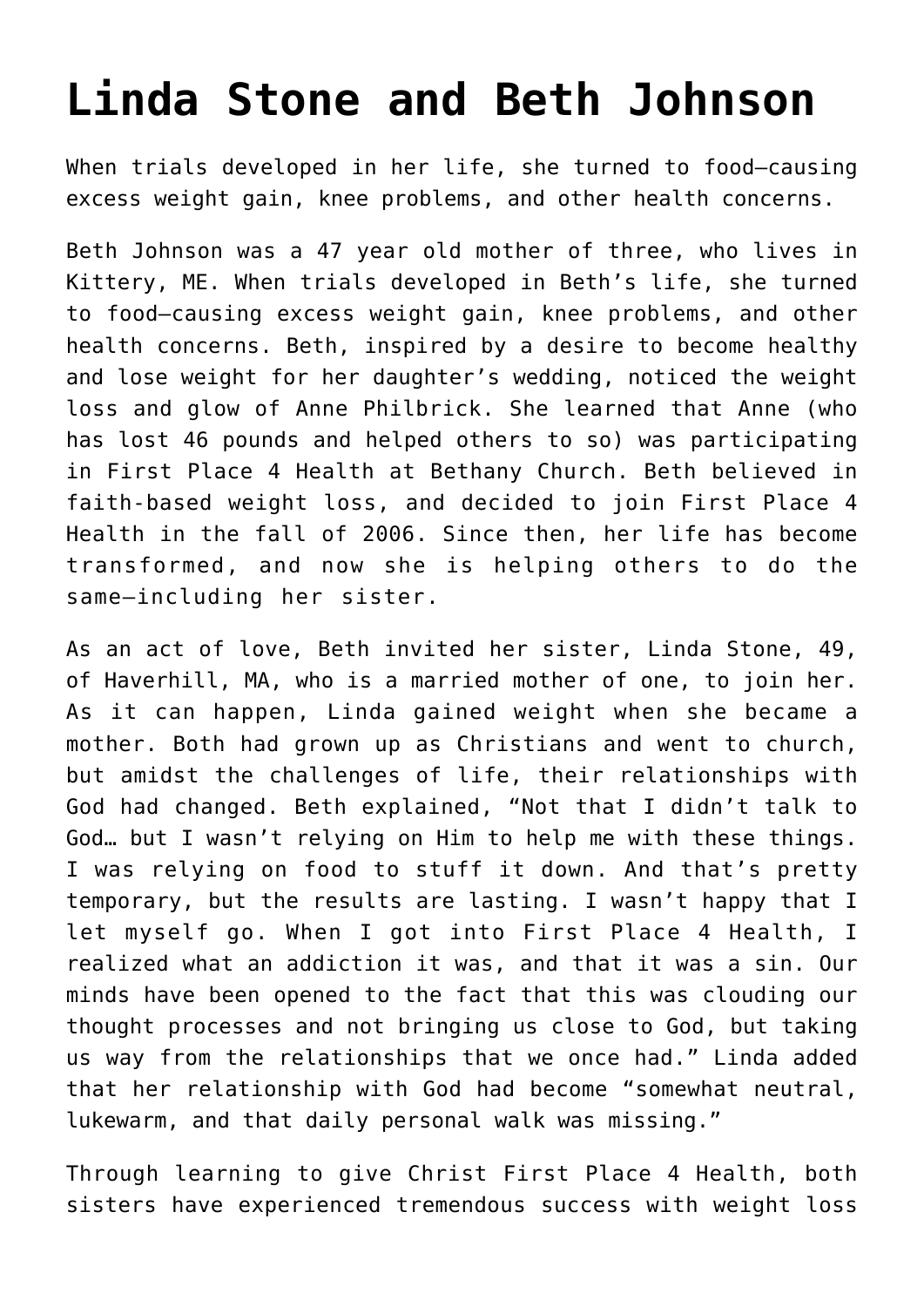and lives that have been transformed from the inside out. Beth, as of the time of this writing, has lost 48.5 pounds and Linda has lost 57.5 pounds and reached her healthy weight goal. They credit the 106 pounds total loss, and all related gains to the power of God. Beth explained, "God cares about every aspect of your life, even losing weight, and that's what really blows me away! It is not just the weight either. It is the anxiety, feelings of loneliness, any kinds of things that you are just dealing with in your inner being. He just wants to walk alongside and help you. If you don't draw on that power then you are just doing it on your own, and it is not going to last and sustain you."

According to Linda, "Being in the program allows me to rely on God a lot more. Now when I have a situation or problem, I turn it over to God instead of trying to work the whole thing out myself." Linda continued, " It's that personal relationship with God. I have felt His power working in me more in this program than any time in my life. You feel the weight loss. You are transforming. When you start thinking about the body as a holy temple (1 Corinth. 6:19-20) it is about restoring God's holy temple again. My husband says my attitude has changed–my whole perspective and how I am handling things now". In the first session Linda realized, "Yah, this is a lifestyle change. A lot of people that just make a change for losing their weight don't realize that it is a major lifestyle change. Or you've been trying to do the quick fixes. These nine commitments really hold us accountable. You really don't want to shirk on a commitment made to God."

Beth continued, "Things did not happen all at once obviously, and some of the commitments were a little harder than others. Once you realize the benefit in the abundant life that you are receiving, you just want to keep doing more. Not to say that it was a piece of cake. I had completely refrained from sugar and had such a low for the first few weeks, I was dragging. Once you rid it out of your system, then you really don't care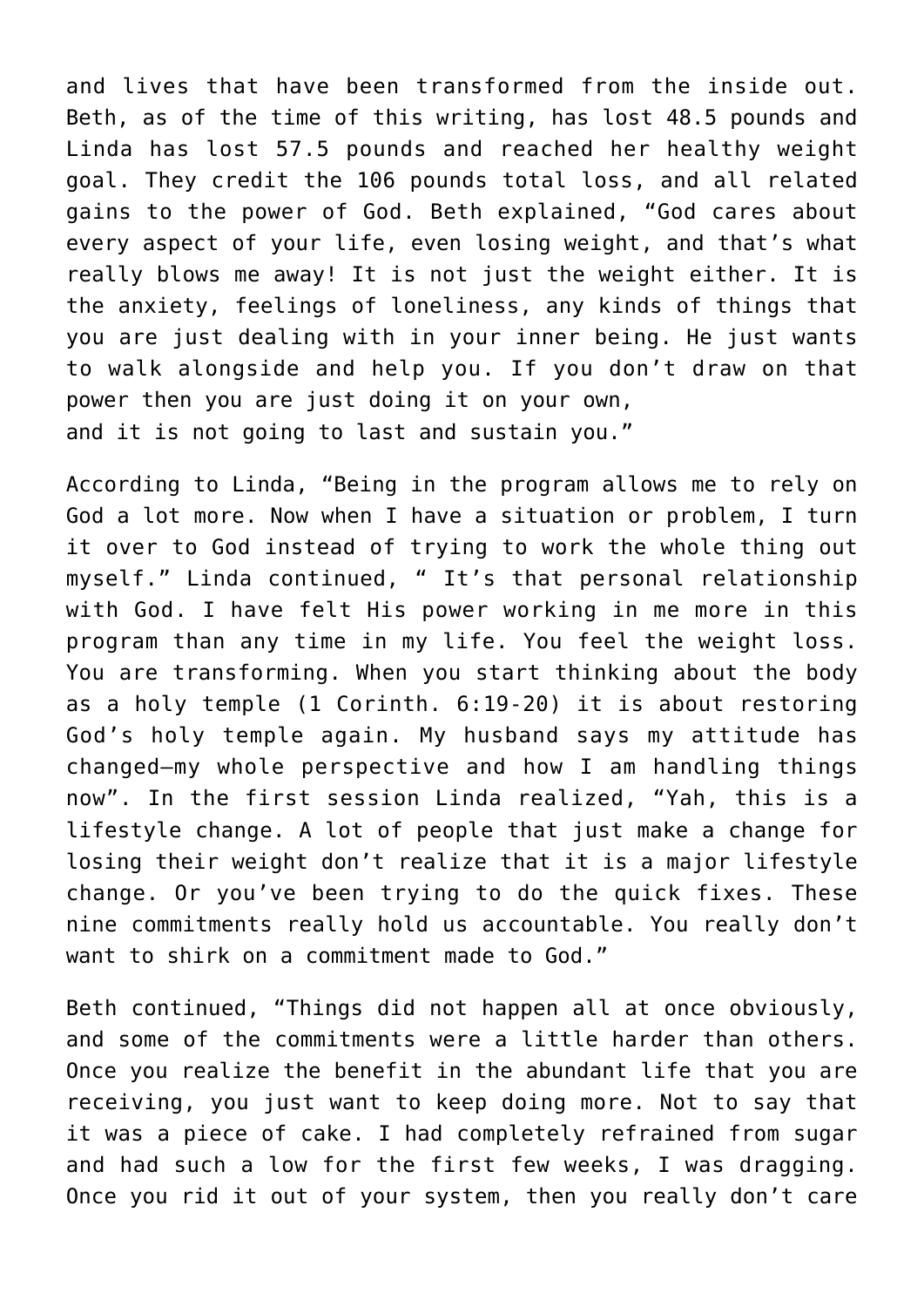about putting it back."

As a result of the weight loss, the sisters have experienced physical healing. Arthritis, heart disease, and knee problems run in the family. Linda and Beth had knee issues, and additionally, Linda suffered with acid reflux. Beth exclaims, "I am doing things that I NEVER thought I would get back to with the knees–being able to squat even! You get down and pick up something. Wow. We go out for walks out in the woods, take the dog out there…

Linda was taking prescription medication for the acid reflux, and thought about stopping the medication after hitting a certain weight goal to see if the weight was causing it. According to Linda, "It has been almost five weeks since I have taken one of those pills! I like spicy foods and am now testing foods. I am now able to eat onions and spices again. I even tried a little Tabasco sauce!" Linda's knee problems have also subsided. She exclaimed, "I can move!" In fact, Linda can move so well that she has coordinated a well-attended video exercise program after class at the church to help all participants to start off the week exercising.

Both Linda and Beth have become an inspiration to other First Place 4 Health members, and have recently stepped forward into class leadership roles, using their gifts and knowledge to help others. These experiences are bringing them closer as sisters. In thinking about the overall program, Beth touched with appreciation, expressed, "He has allowed peace and joy to come back to my life…" and shared her love of the verse that is at the core of First Place 4 Health, Matthew 6:33: Seek ye first the Kingdom of God and all these things will be added unto you. She explained, "If you don't seek Him first, then you can't have all these wonderful things added to you."

Beth added a final note sharing, "Linda and I both feel like we have been resurrected into a new life centered on Christ, who gives new life to those that seek Him…" Linda shared this